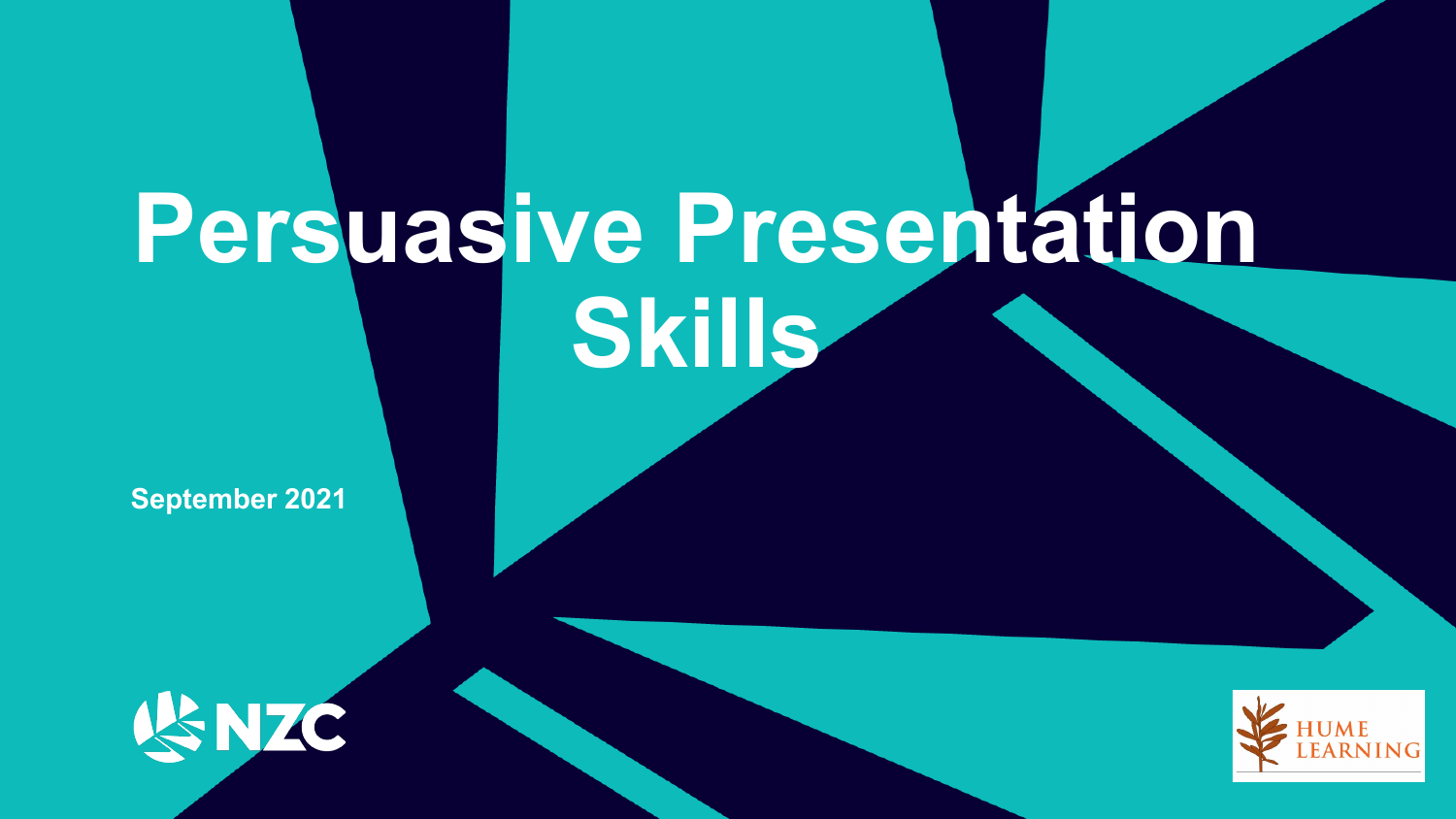Understanding your audience Defining clear objectives Persuasive messages, supporting information Determine time frame – present vs questions Structuring for clarity and persuasion Creating supporting visuals Reading through, and rehearsing Compelling delivery, answering questions skilfully Reviewing – wins, changes + Reinforcing messages **PLAN PRESENT REVIEW**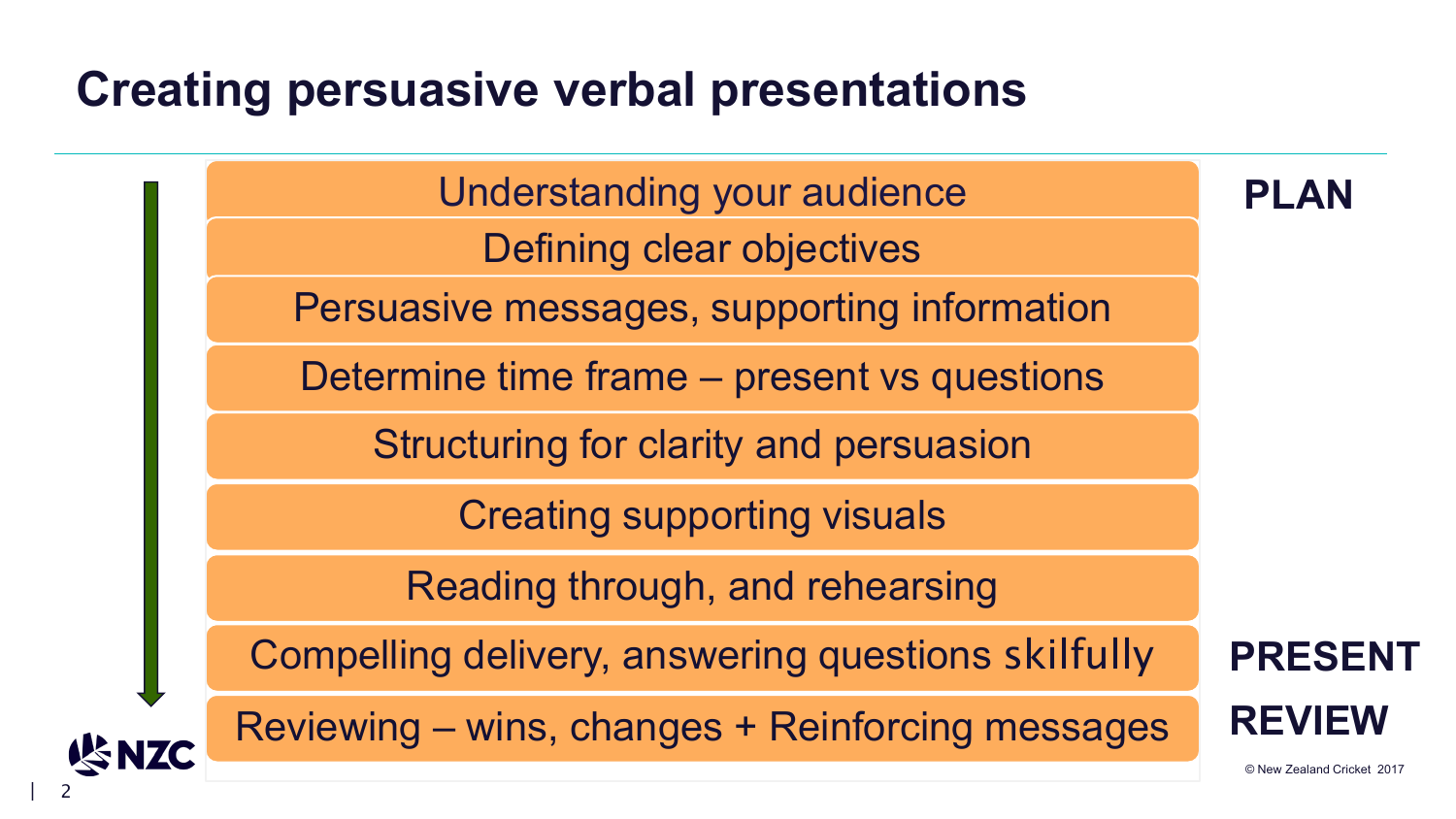## **Understanding your audience**

- $\triangleright$  Who are the decision makers, key influencers?
- What motivates each of them business and personal?
- $\triangleright$  What are their levels of understanding/buy in?
- $\triangleright$  How do they make decisions? Criteria?
- $\triangleright$  What attitudes do they have about NZC, idea, you?
- $\triangleright$  Who's opinion do they respect/trust?
- $\triangleright$  Who else knows them that you can approach?
- $\triangleright$  Emotional, political or social factors?
- $\triangleright$  What are their expectations of the presentation?
- Issues common ground, potential sticking points, don't discuss?
- Main concerns and risks? How will you overcome these?
- What is each person's communication style? How adapt?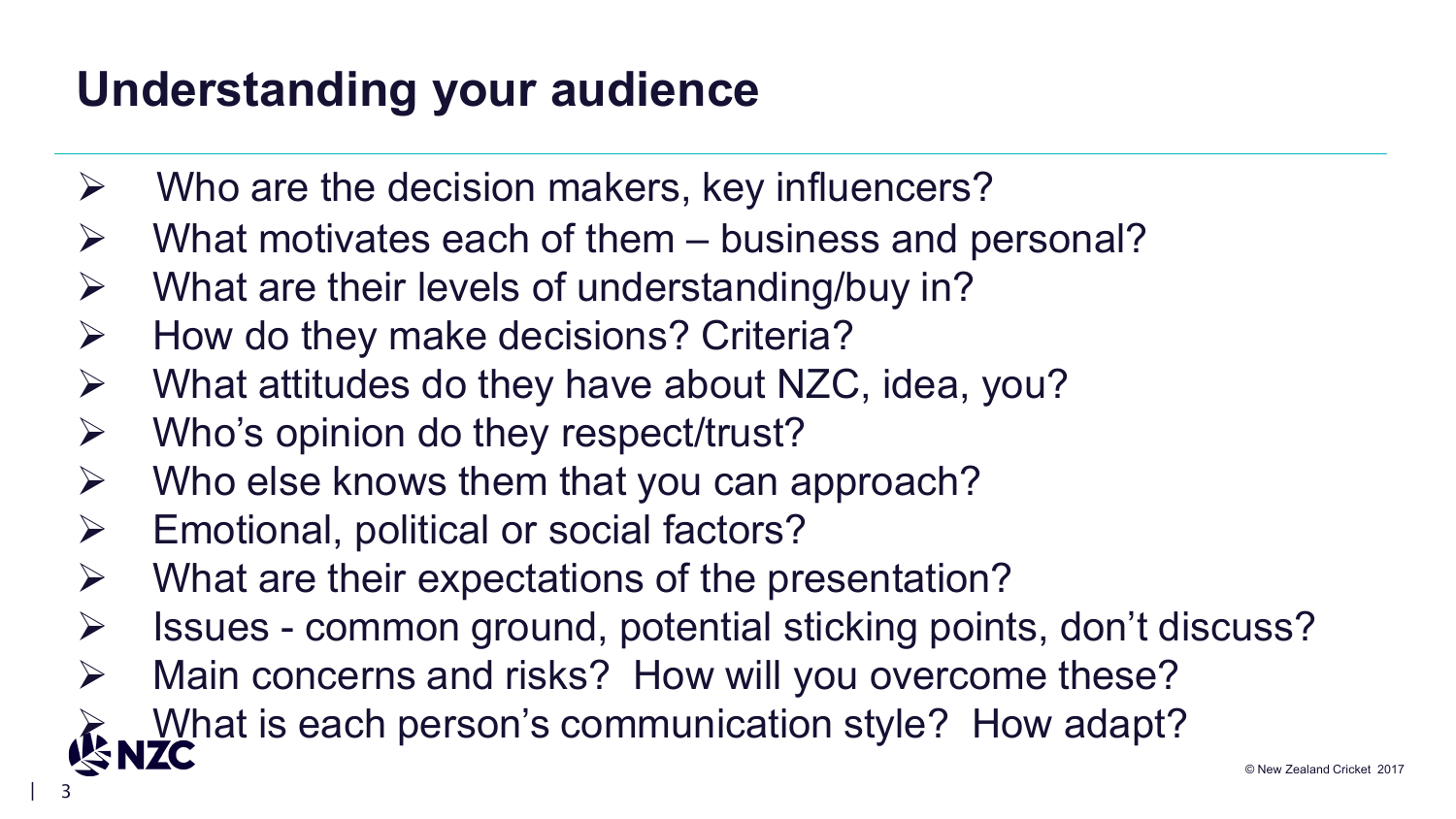## **Communication styles – how to recognise**

**People (Emotional)**





• I will…

**Task (Rational)**

| 4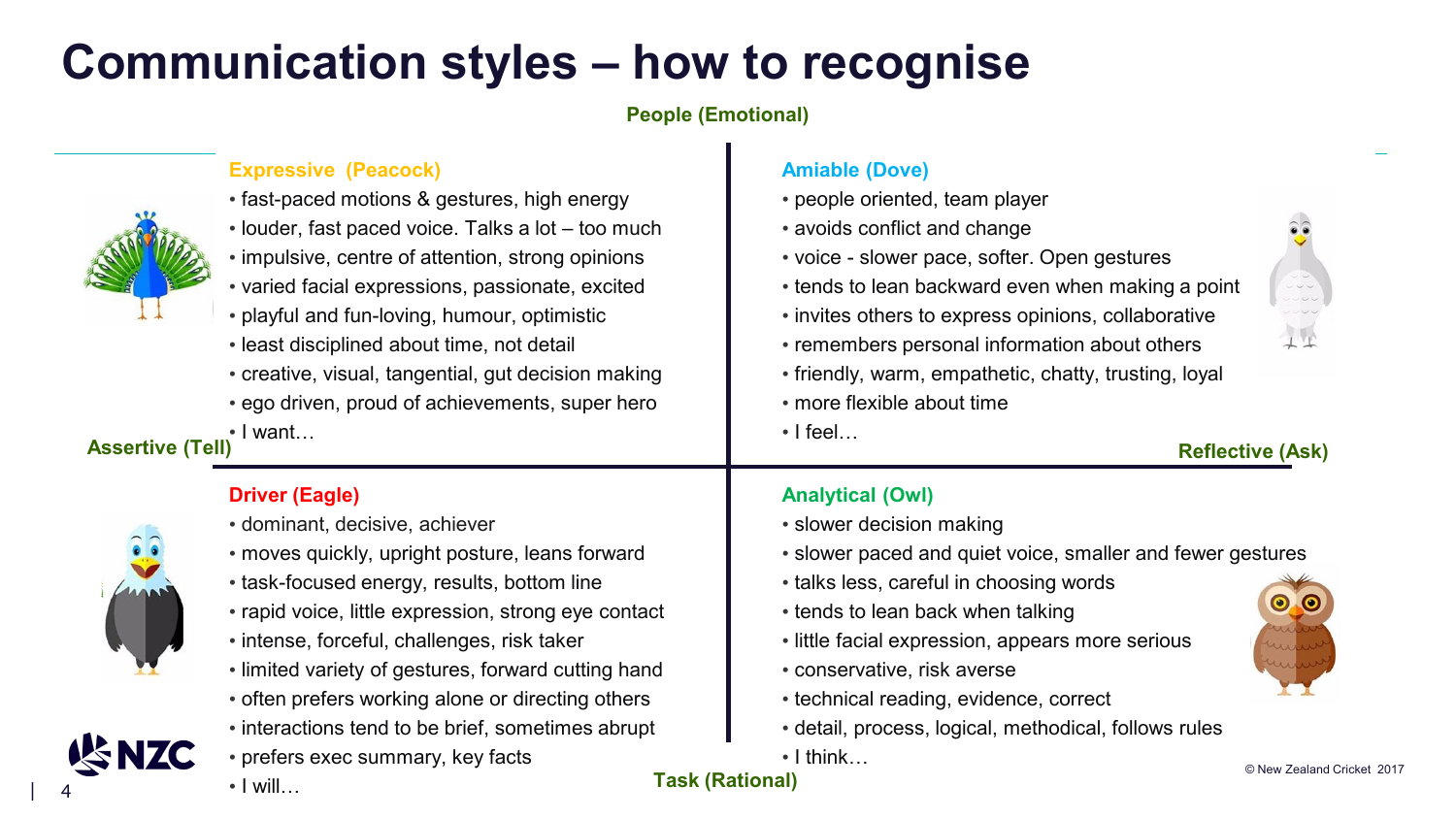## **Communication styles – how to persuade**

**People (Emotional)**

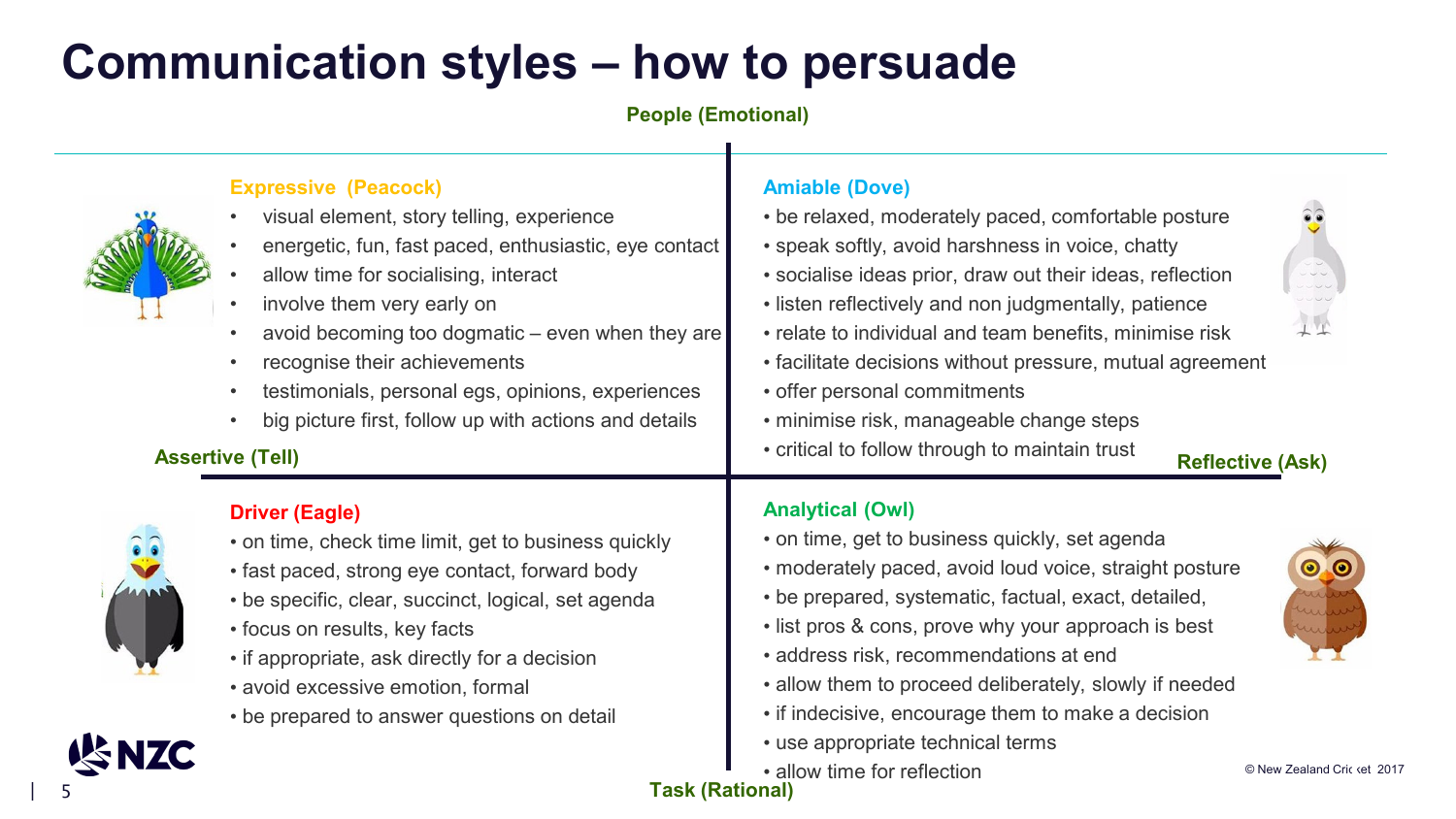## **Defining clear objectives**

• **Think** (rational)

• **Feel** (emotional)

• **Do** (as a result of presentation)

• **Know** (key information)

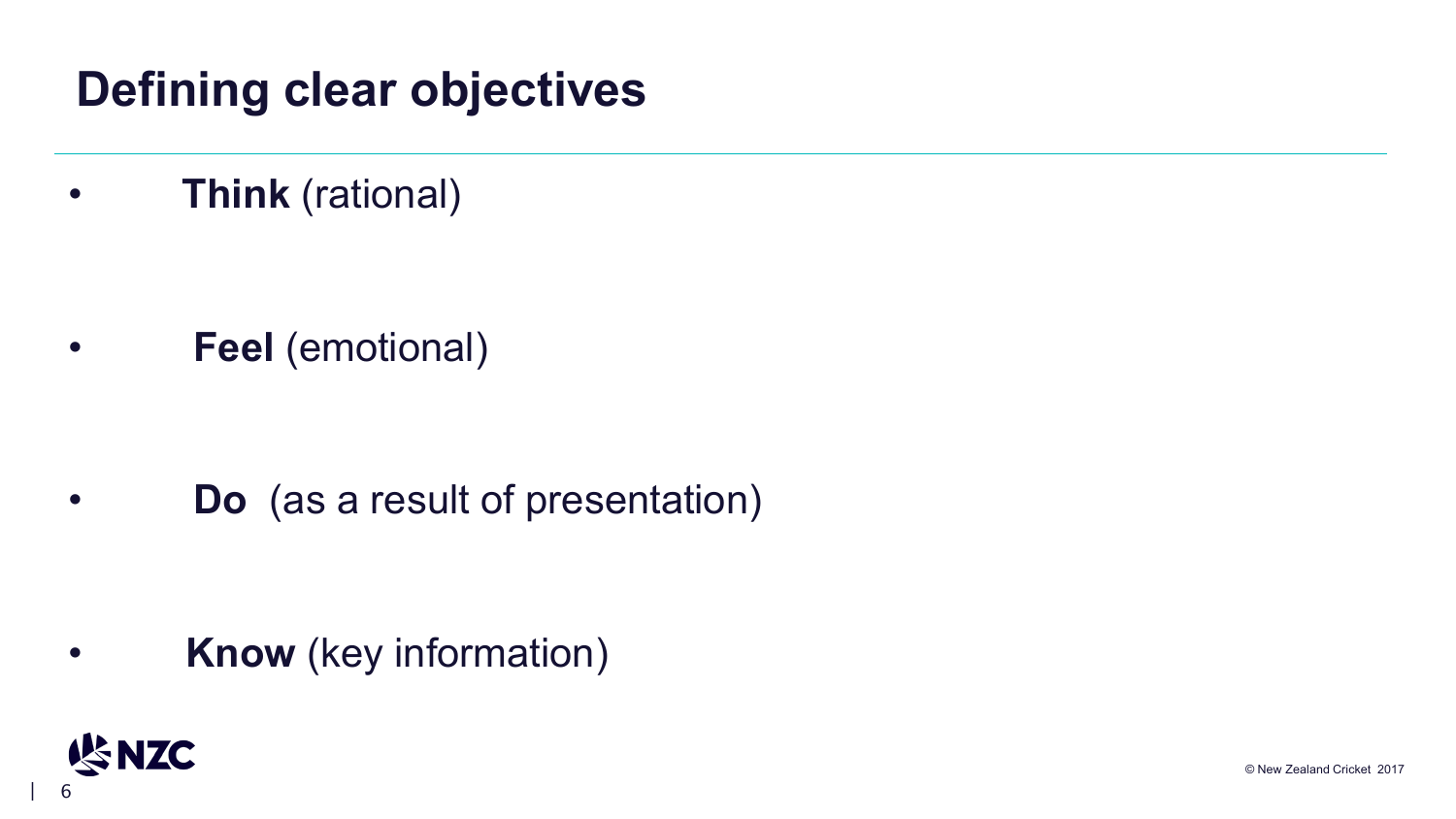#### **Developing persuasive messages**



Tailored to individual, personal relevance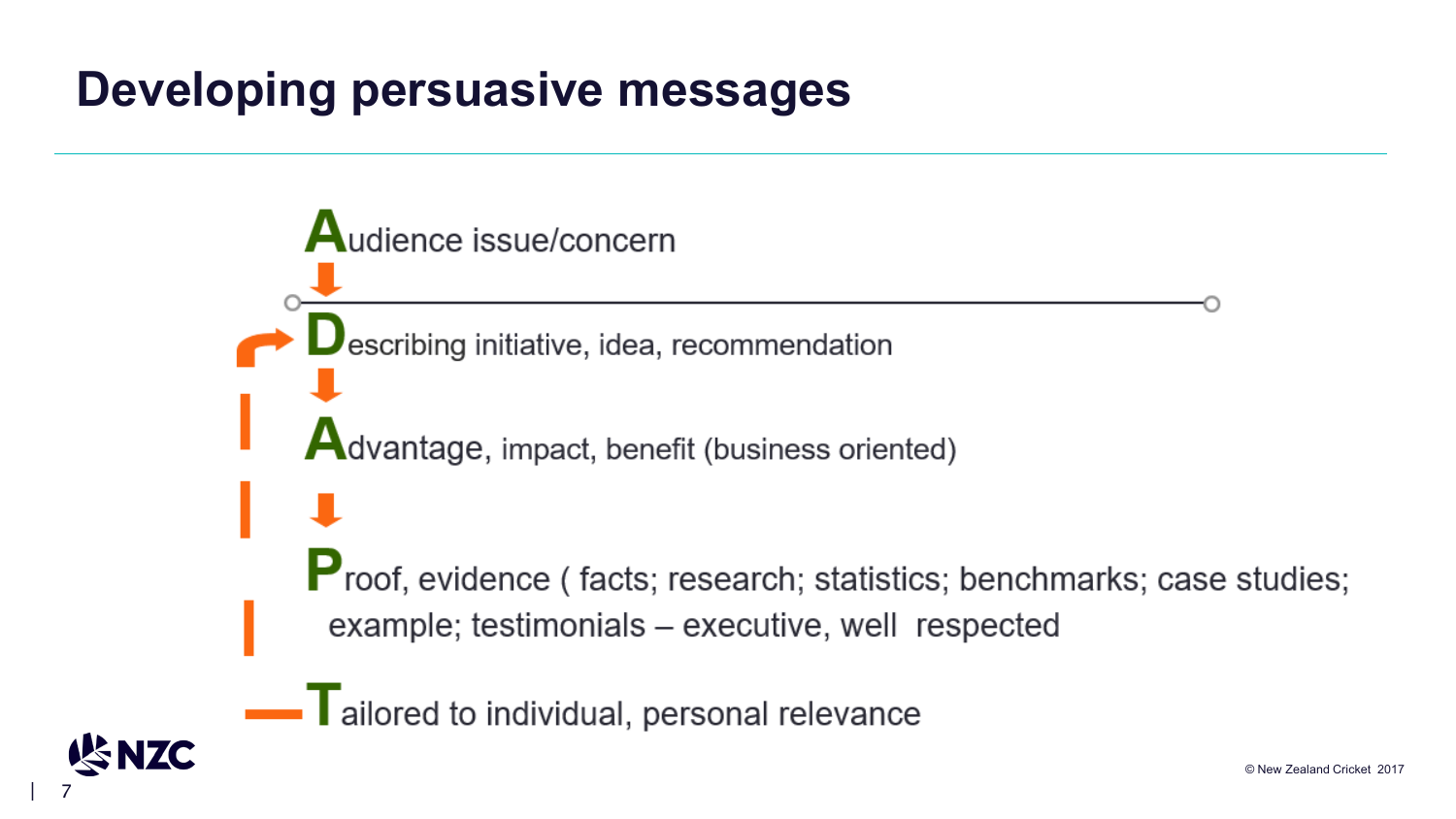## **Structuring for clarity & persuasion**

- **Tell 'em** what you are going to tell 'em (Prepare the audience to receive the messages)
- **Tell 'em** (Deliver the messages)
- **Tell 'em** what you've told 'em (Check the audience has understood the messages).



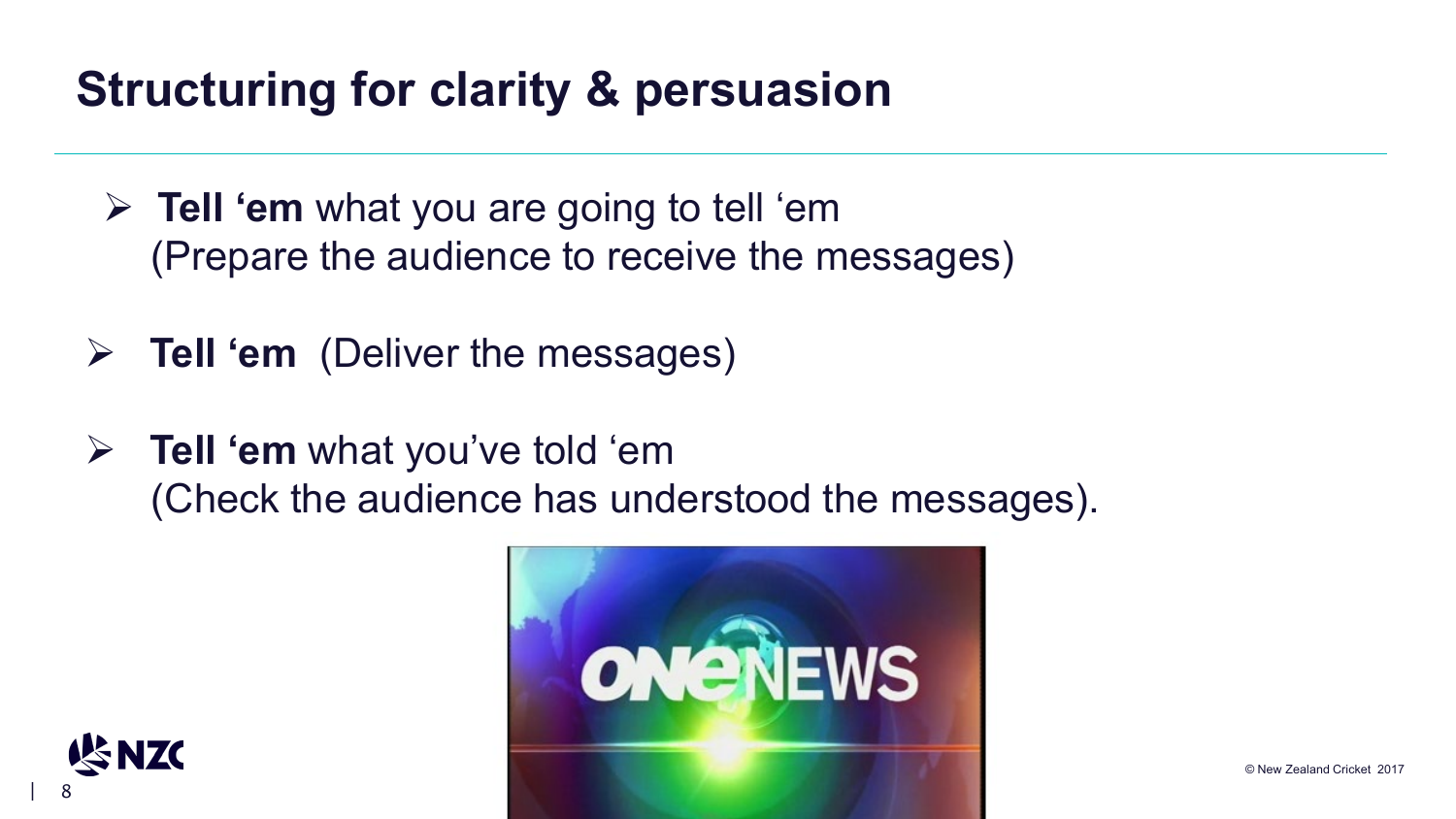## **Structuring for clarity & persuasion**

#### Simple presentation structure

- **Purpose** subject/recommendation
- $\triangleright$  **Agenda** signpost the contents

 $\triangleright$  **Body** – all messages with supporting detail

 $\triangleright$  **Summary** – repetition of key messages

 **Conclusion** – think (deliver with right 'feel'), do (next steps).SNZC © New Zealand Cricket 2017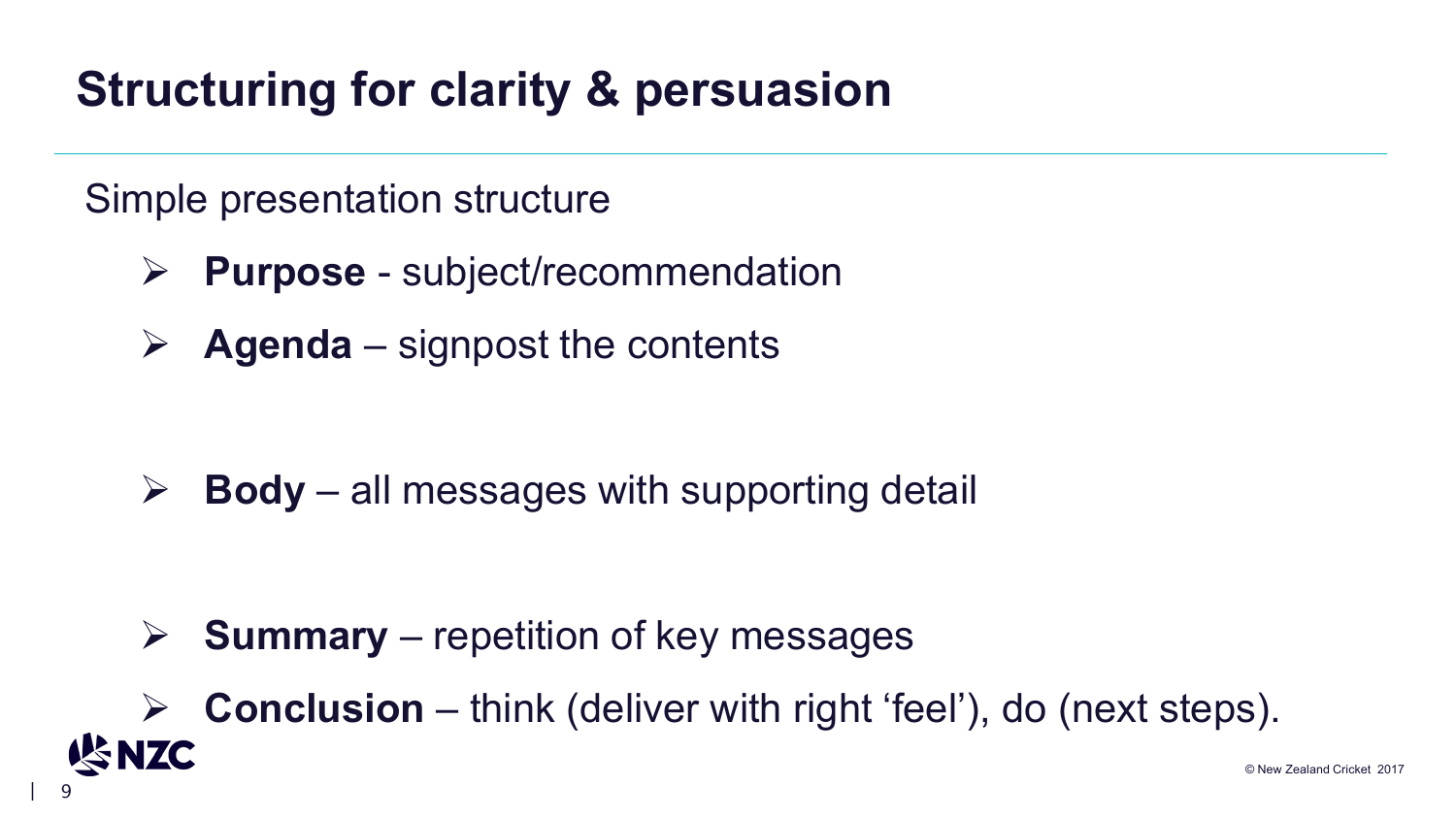Understanding your audience Defining clear objectives Persuasive messages, supporting information Determine time frame – present vs questions Structuring for clarity and persuasion Creating supporting visuals Reading through, and rehearsing Compelling delivery, answering questions skilfully Reviewing – wins, changes + Reinforcing messages **PLAN PRESENT REVIEW**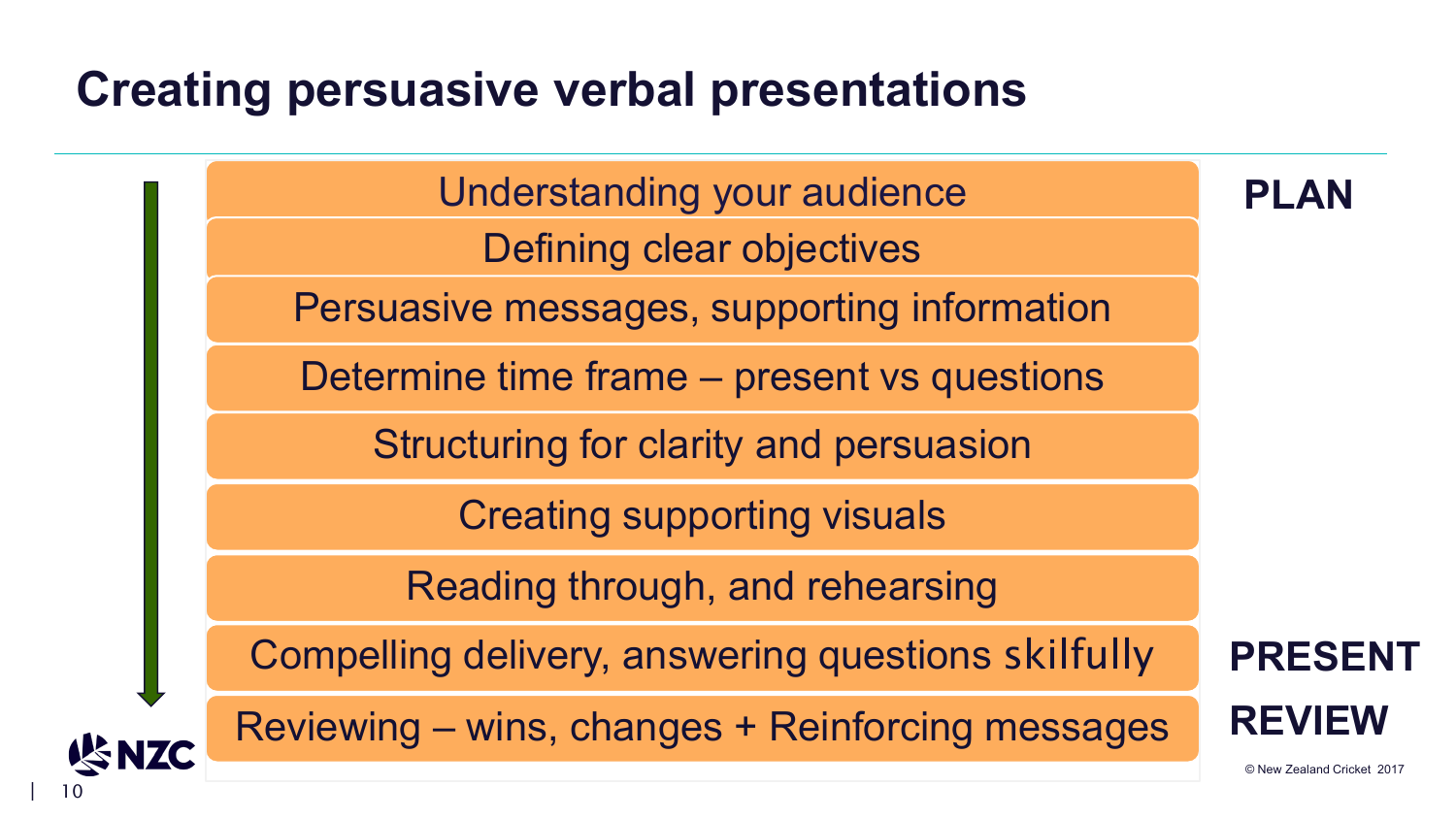## **Creating supporting visuals**

- $\triangleright$  Typically presenter leads presentation, not visual. Lead into the visual
- $\triangleright$  Touch, turn, talk eye contact
- Complex visual aid: introduce, show, set up, focus on key point, relevance
- Six key points per slide, 50% white space
- Variety



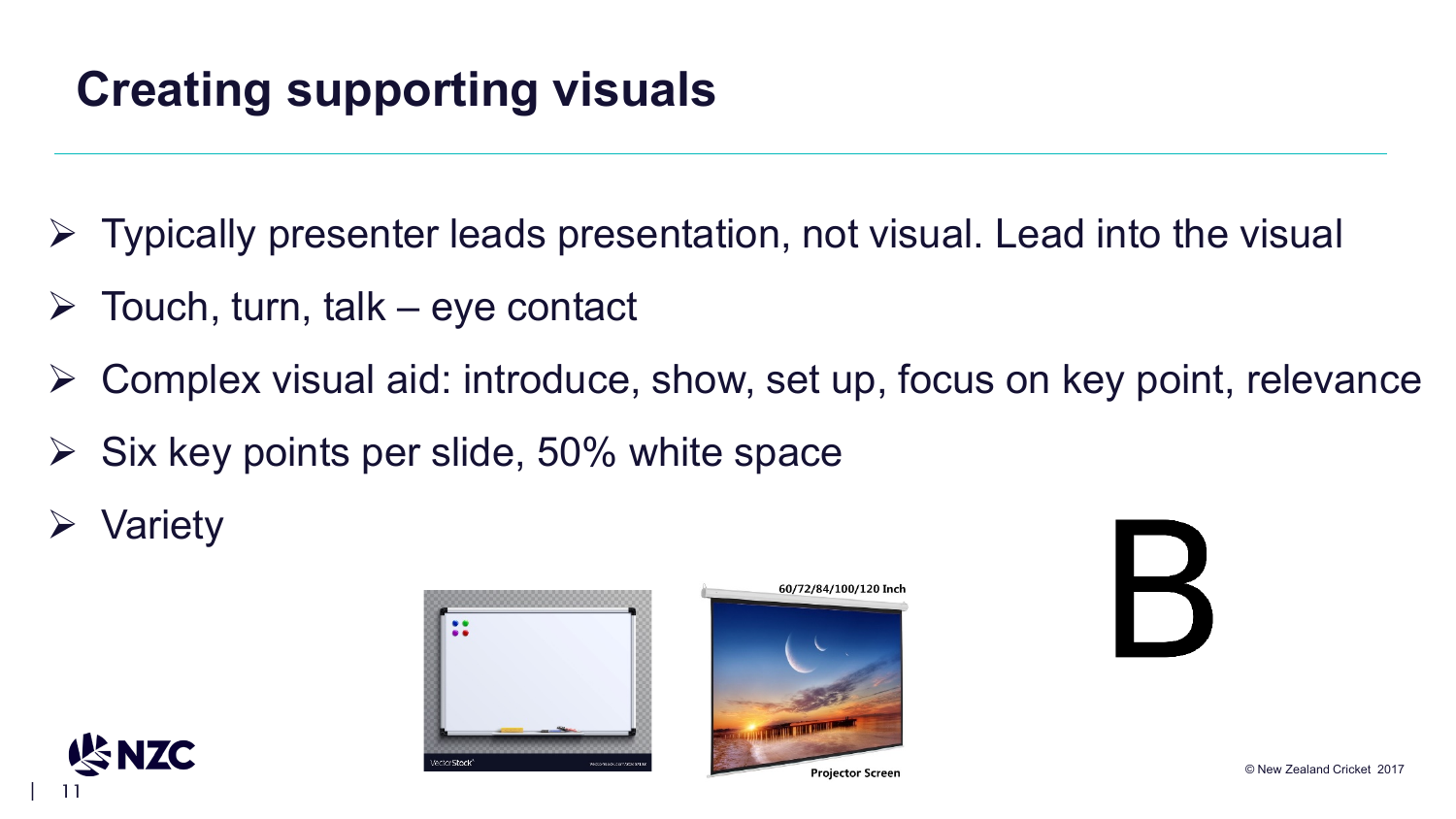### **Creating supporting visuals**



**VSNZC**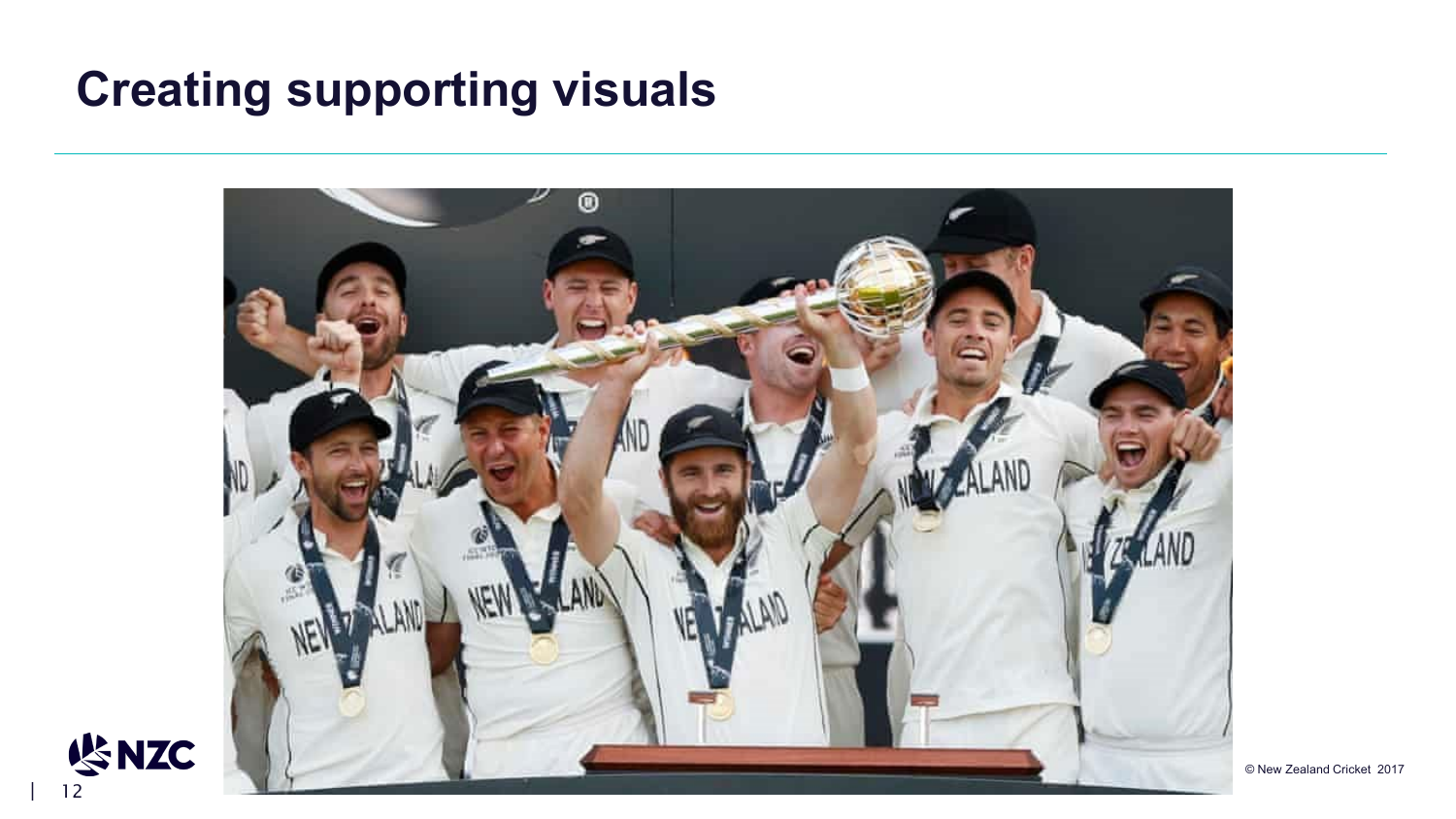Understanding your audience Defining clear objectives Persuasive messages, supporting information Determine time frame – present vs questions Structuring for clarity and persuasion Creating supporting visuals Reading through, and rehearsing Compelling delivery, answering questions skilfully Reviewing – wins, changes + Reinforcing messages **PLAN PRESENT REVIEW**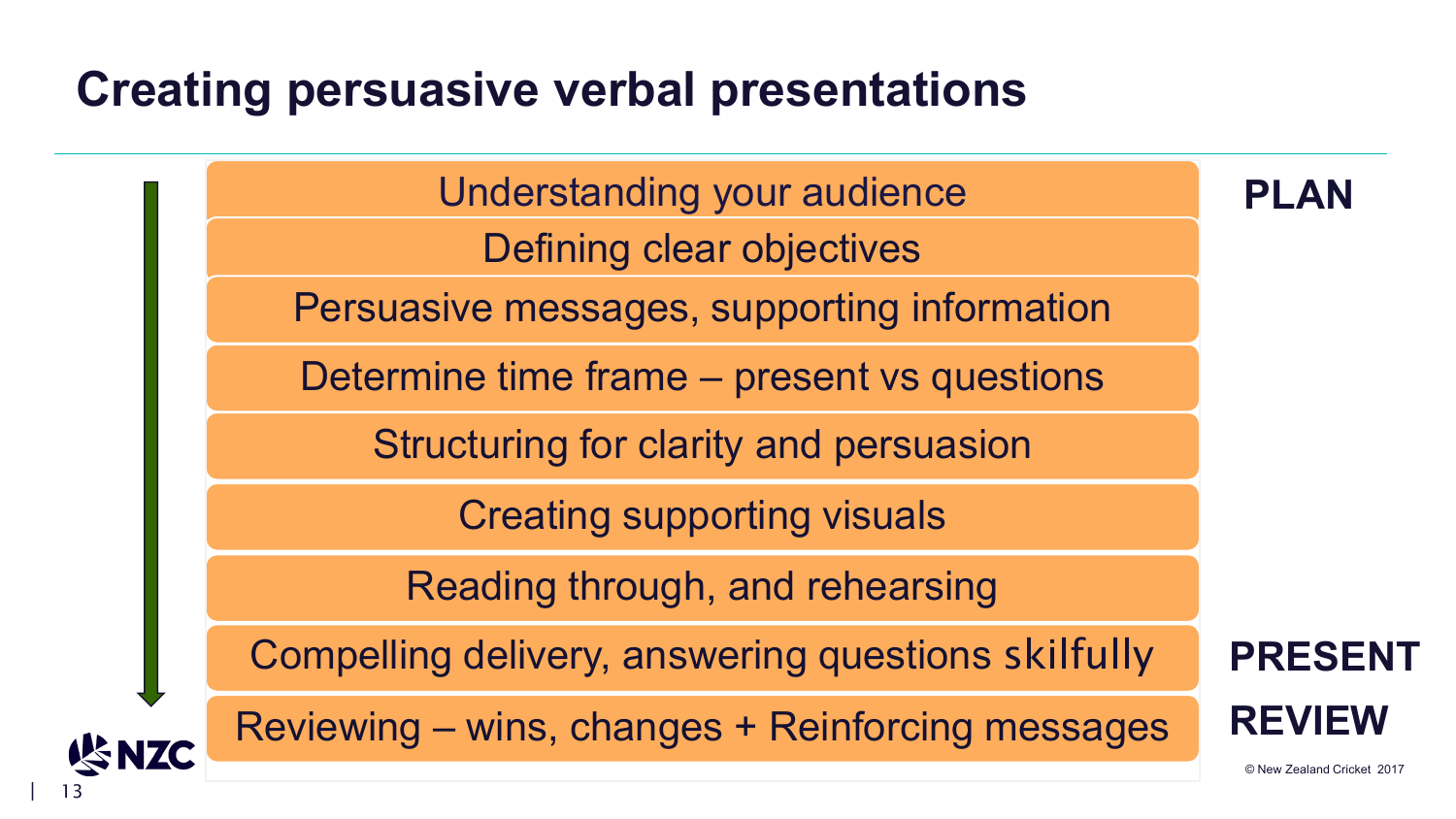## **Compelling delivery**



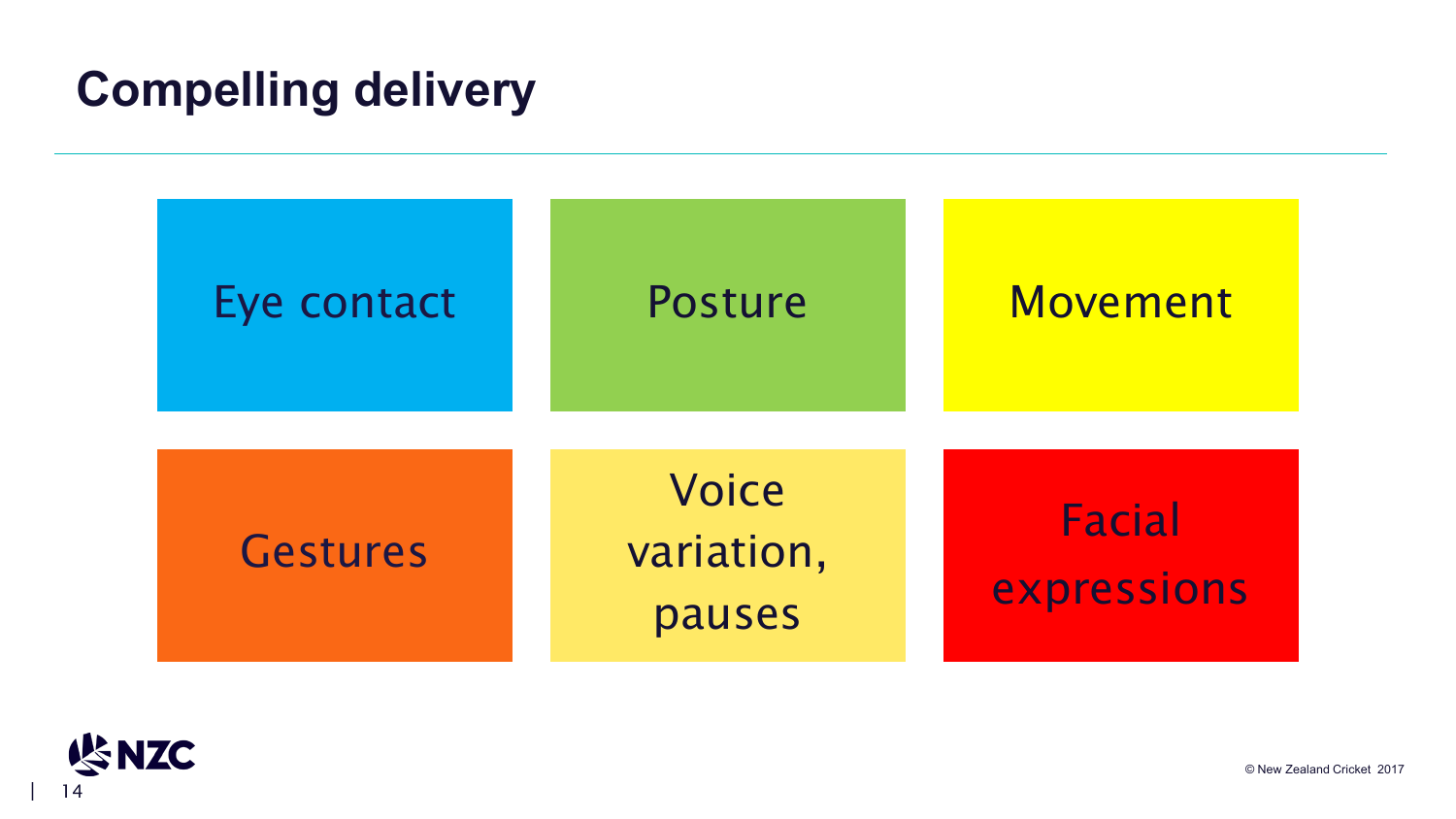## **Answering questions skilfully**

- If question too general, ask audience to be more specific
- Prepare for questions prior

• Answer during the presentation or hold until the end

• Answer using the PAUSE process

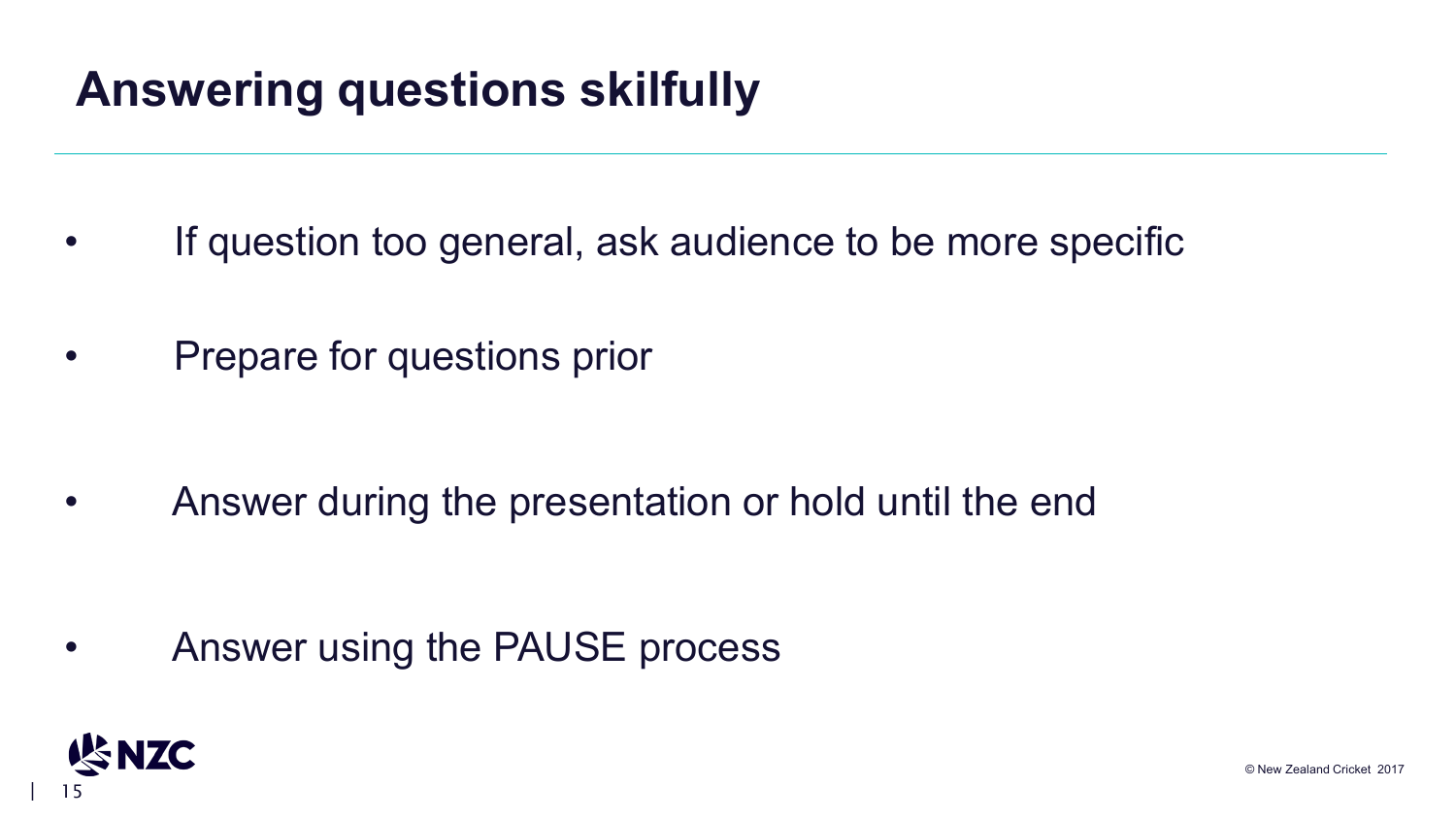## **Answering questions skilfully**

**P**ause Acknowledge issue, and signpost your approach **U**nderstand issue in more depth, or bridge straight to solution **S**olution – match your solution with their needs/motivators, apply persuasive process ADAPT **E**xpectations of audience are met - rationally and emotionally. Check agreement.

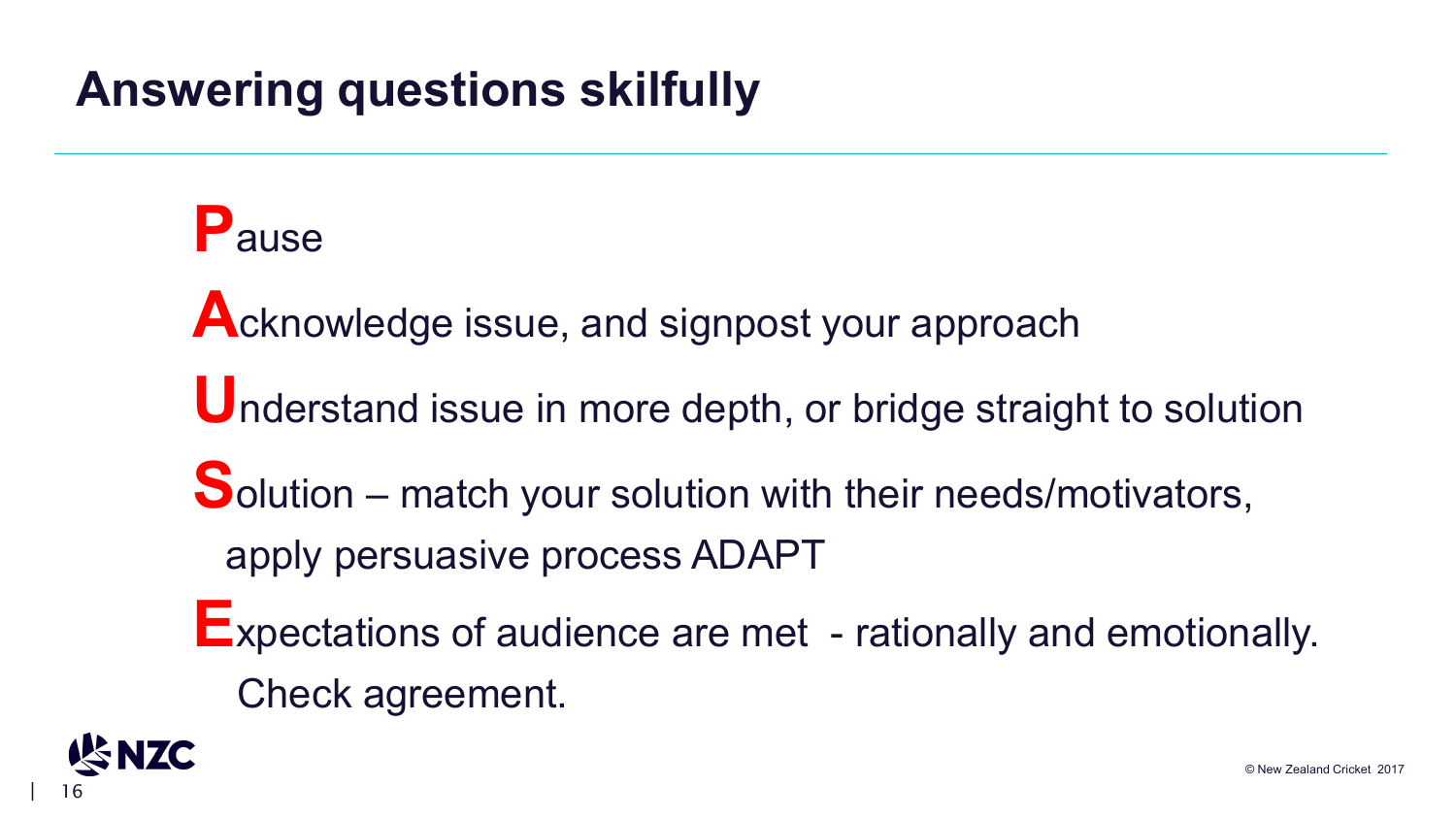Understanding your audience Defining clear objectives Persuasive messages, supporting information Determine time frame – present vs questions Structuring for clarity and persuasion Creating supporting visuals Reading through, and rehearsing Compelling delivery, answering questions skilfully Reviewing – wins, changes + Reinforcing messages **PLAN PRESENT REVIEW**